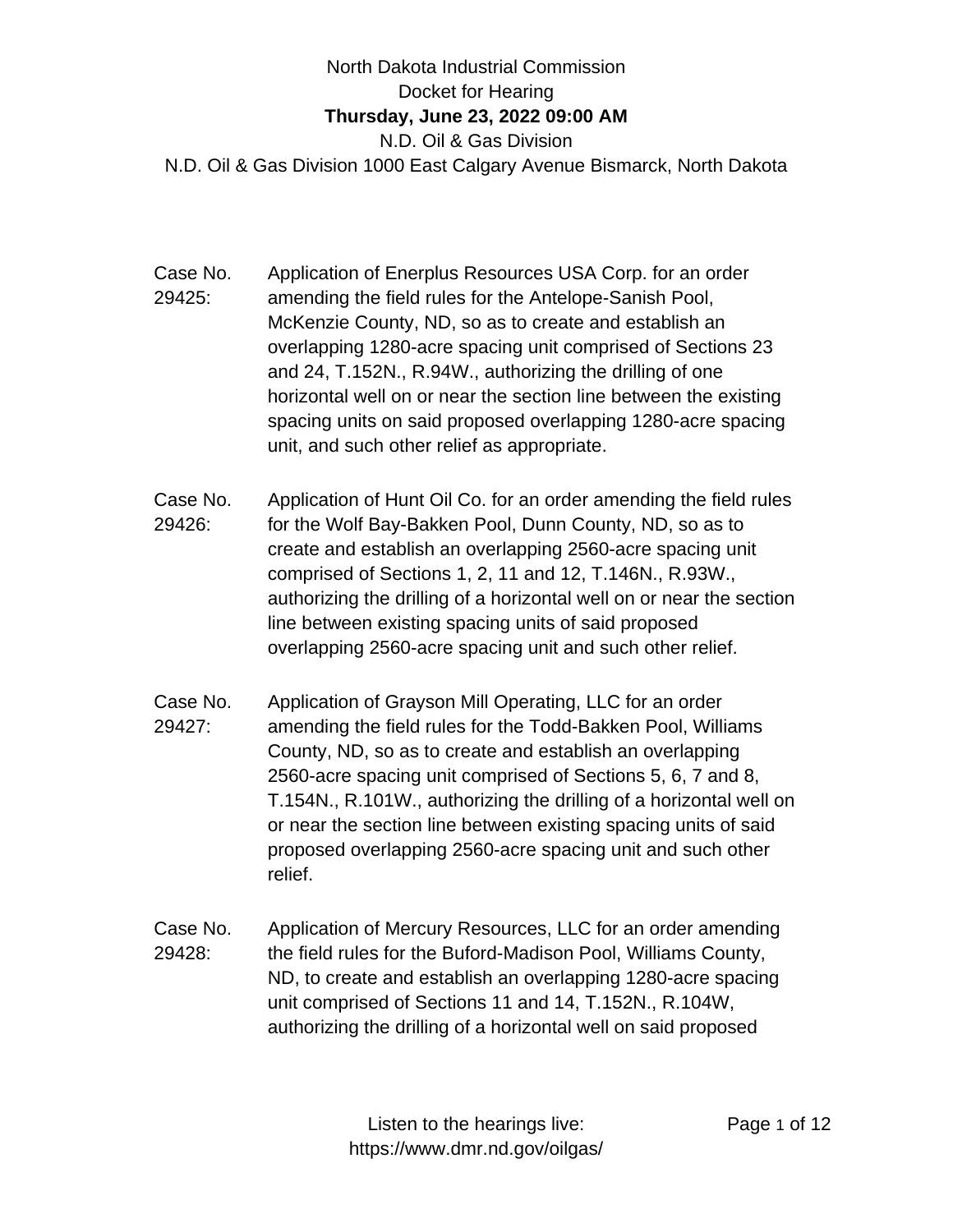overlapping 1280-acre spacing unit, and such other and further relief as appropriate.

Case No. 29429: Application of Continental Resources, Inc. for an order amending the field rules for the Hamlet-Bakken Pool, Divide County, ND, so as to create and establish two overlapping 1920-acre spacing units comprised of Sections 4, 9 and 16 and Sections 21, 28 and 33, T.160N., R.96W., authorizing the drilling of a total not to exceed three wells on each proposed overlapping 1920-acre spacing unit, and/or such further relief.

Case No. 29370: (Continued) Application of Continental Resources, Inc. for an order amending the field rules for the St. Demetrius and/or Bullsnake-Bakken Pool, Billings County, ND, so as to create and establish the following: (i) an overlapping 1920-acre spacing unit comprised of Section 32, T.142N., R.99W. and Sections 5 and 8, T.141N., R.99W., authorizing the drilling of a total not to exceed four wells on said proposed overlapping 1920-acre spacing unit; and (ii) four overlapping 3840-acre spacing units comprised of Sections 33 and 34, T.142N., R.99W. and Sections 3, 4, 9 and 10, T.141N., R.99W.; Sections 34 and 35, T.142N., R.99W. and Sections 2, 3, 10 and 11, T.141N., R.99W.; Sections 35 and 36, T.142N., R.99W. and Sections 1, 2, 11 and 12, T.141N., R.99W.; and, Section 31, T.142N., R.98W., Section 36, T.142N., R.99W., Sections 1 and 12, T.141N., R.99W. and Sections 6 and 7, T.141N., R.98W., authorizing the drilling of a horizontal well on or near the section line between existing spacing units on each proposed overlapping 3840-acre spacing unit, and/or such further relief. Notice to CONTINUE to 07/2022 rec'd 06/07/22

Case No. 29310: (Continued) Application of Crescent Point Energy U.S. Corp. for an order amending the field rules for the Blue Ridge and/or Winner-Bakken Pool, Williams County, ND, so as to create and establish four overlapping 1920-acre spacing units comprised of Sections 29 and 32, T.159N., R.100W. and Section 5, T.158N., R.100W.; Sections 30 and 31, T.159N., R.100W. and Section 6, T.158N., R.100W.; Sections 7, 18 and 19, T.158N., R.100W.; Notice to DISMISS rec'd 06/21/22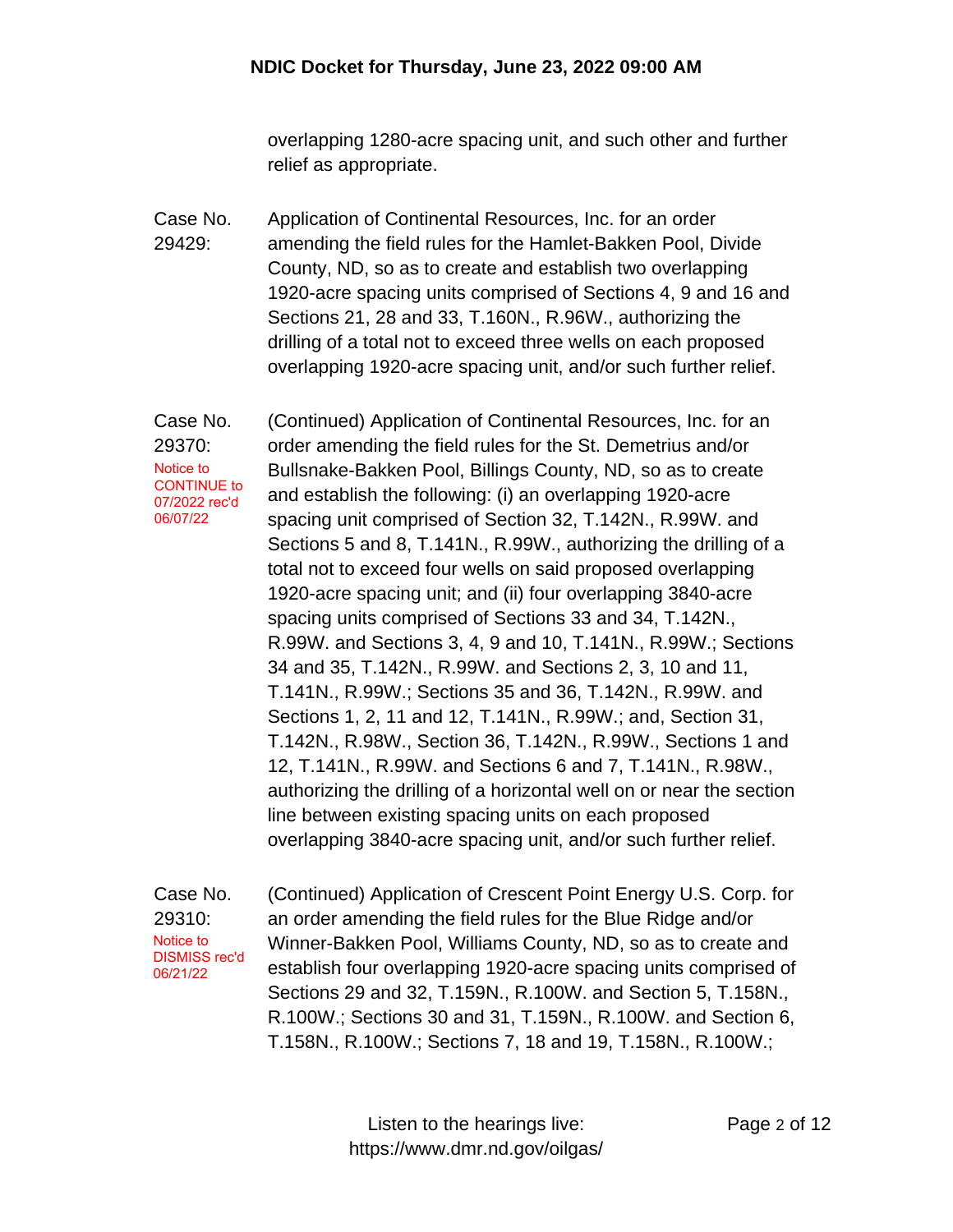and, Sections 8, 17 and 20, T.158N., R.100W., authorizing the drilling of a total not to exceed three wells on each proposed overlapping 1920-acre spacing unit, and/or such further relief.

Case No. 29313: (Continued) Application of WPX Energy Williston, LLC for an order amending the field rules for the Heart Butte and/or Deep Water Creek Bay-Bakken Pool, Dunn and McLean Counties, ND, so as to create and establish the following: (i) an overlapping 1280-acre spacing units comprised of Sections 9 and 16, T.149N., R.91W., authorizing the drilling of a horizontal well on or near the section line between existing spacing units on said proposed overlapping 1280-acre spacing unit; and, (ii) two overlapping 3840-acre spacing units comprised of Sections 9, 10, 15, 16, 21 and 22, T.149N., R.92W., and Sections 2, 3, 4, 9, 10 and 11, T.149N., R.91W., authorizing the drilling of a horizontal well on or near the section line between existing spacing units on each proposed overlapping 3840-acre spacing unit, and/or such other and further relief as appropriate. Notice to CONTINUE to 07/2022 rec'd 06/21/22

Case No. 29314: (Continued) Application of WPX Energy Williston, LLC for an order extending the field boundaries and amending the field rules for the Heart Butte and/or Twin Buttes-Bakken Pool so as to create and establish a 1920-acre spacing unit comprised of Sections 1 and 2, T.147N., R.92W. and Section 6, T.147N., R.91W., Dunn County, ND, authorizing the drilling of a total not to exceed eight wells said spacing unit and such additional relief as the Commission deems appropriate. Notice to CONTINUE to 07/2022 rec'd 06/21/22

Case No. 29364: (Continued) Application of WPX Energy Williston, LLC for an order amending the field rules for the Heart Butte and/or Deep Water Creek Bay-Bakken Pool, Dunn and McLean Counties, ND, so as to create and establish the following: (i) an overlapping 1280-acre spacing unit comprised of Sections 9 and 16, T.149N., R.91W., authorizing the drilling of a horizontal well on or near the section line between existing spacing units on said proposed overlapping 1280-acre spacing unit; and, (ii) an overlapping 3840-acre spacing unit comprised of Sections 2, Notice to CONTINUE to 07/2022 rec'd 06/21/22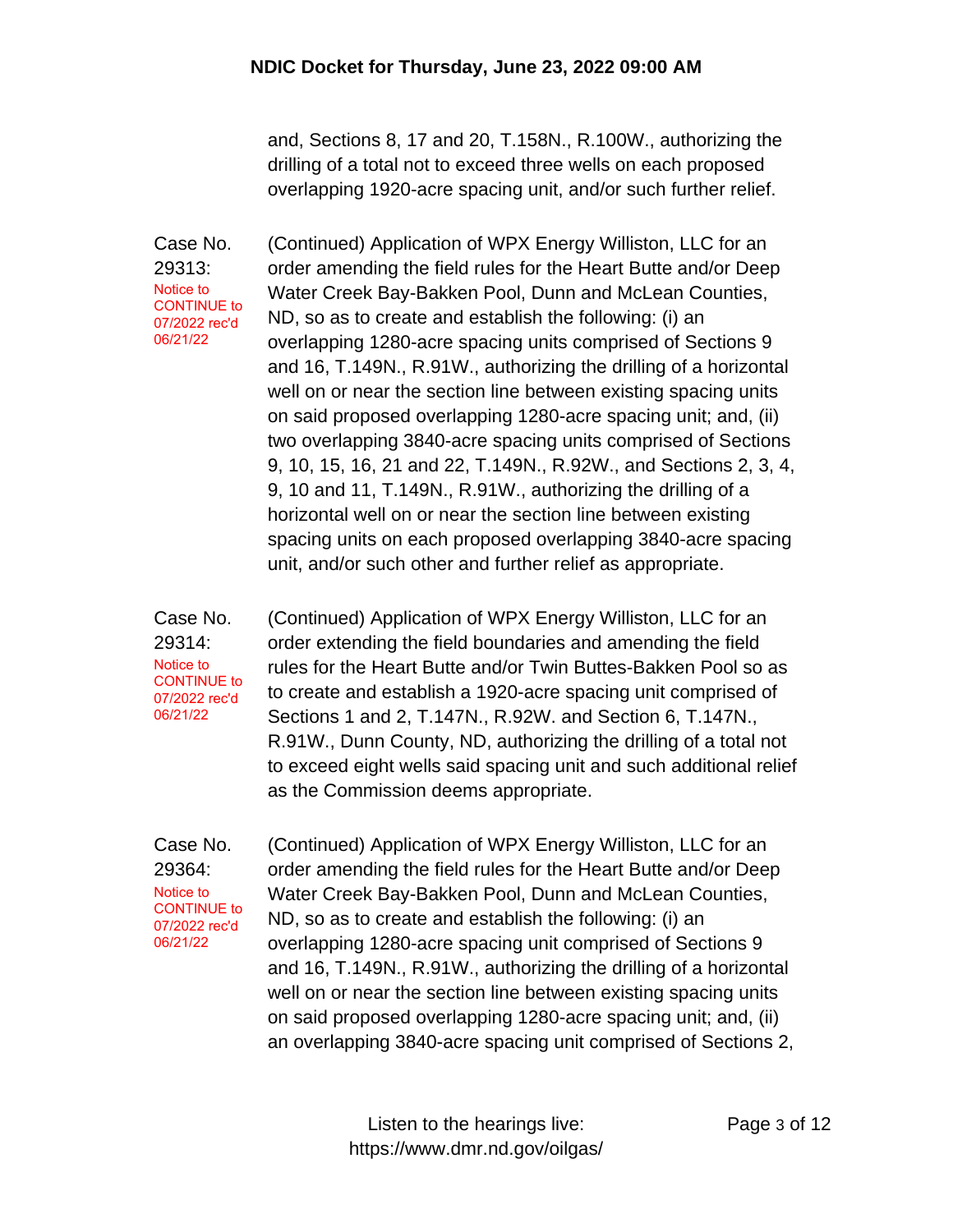3, 4, 9, 10 and 11, T.149N., R.91W., authorizing the drilling of a horizontal well on or near the section line between existing spacing units on said proposed overlapping 3840-acre spacing unit, and/or such other and further relief as appropriate.

Case No. 29367: (Continued) Application of Slawson Exploration Co., Inc. for an order amending the field rules for the Big Bend-Bakken Pool so as to create and establish a 160-acre spacing unit comprised of the S/2 SE/4 of Section 21 and N/2 NE/4 of Section 28, T.152N., R.92W., Mountrail County, ND, for additional completion operations in the Fox 2-28H well (File No. 20855), and such other and further relief as appropriate.

Case No. 29430: Application of Hess Corp. for an order for the Sorkness-Bakken Pool to establish an overlapping 2560-acre spacing unit consisting of Sections 2, 3, 10, and 11, T.157N., R.93W., Mountrail County, ND and authorize the drilling of one (1) horizontal well on or near the section lines between the existing spacing units of said proposed overlapping 2560-acre spacing unit, and granting such other and further relief as may be appropriate. Notice to DISMISS rec'd 06/15/22

Case No. 29431: Application of Hess Corp. for an order for the Sorkness-Bakken Pool to establish an overlapping 2560-acre spacing unit consisting of Sections 14, 15, 22, and 23, T.157N., R.93W., Mountrail County, ND and authorize the drilling of one (1) horizontal well on or near the section lines between the existing spacing units of said proposed overlapping 2560-acre spacing unit, and granting such other and further relief as may be appropriate. Notice to DISMISS rec'd 06/15/22

Case No. 29289: (Continued) Application of Foundation Energy Management, LLC for an order amending the applicable orders for the Bicentennial-Bakken Pool to authorize the recompletion and production of one (1) vertical well and two (2) horizontal wells in a 640-acre spacing unit consisting of the Section 28, T.144N., R.103W., Golden Valley County, ND and for such other relief as Notice to CONTINUE to 07/2022 rec'd 06/15/22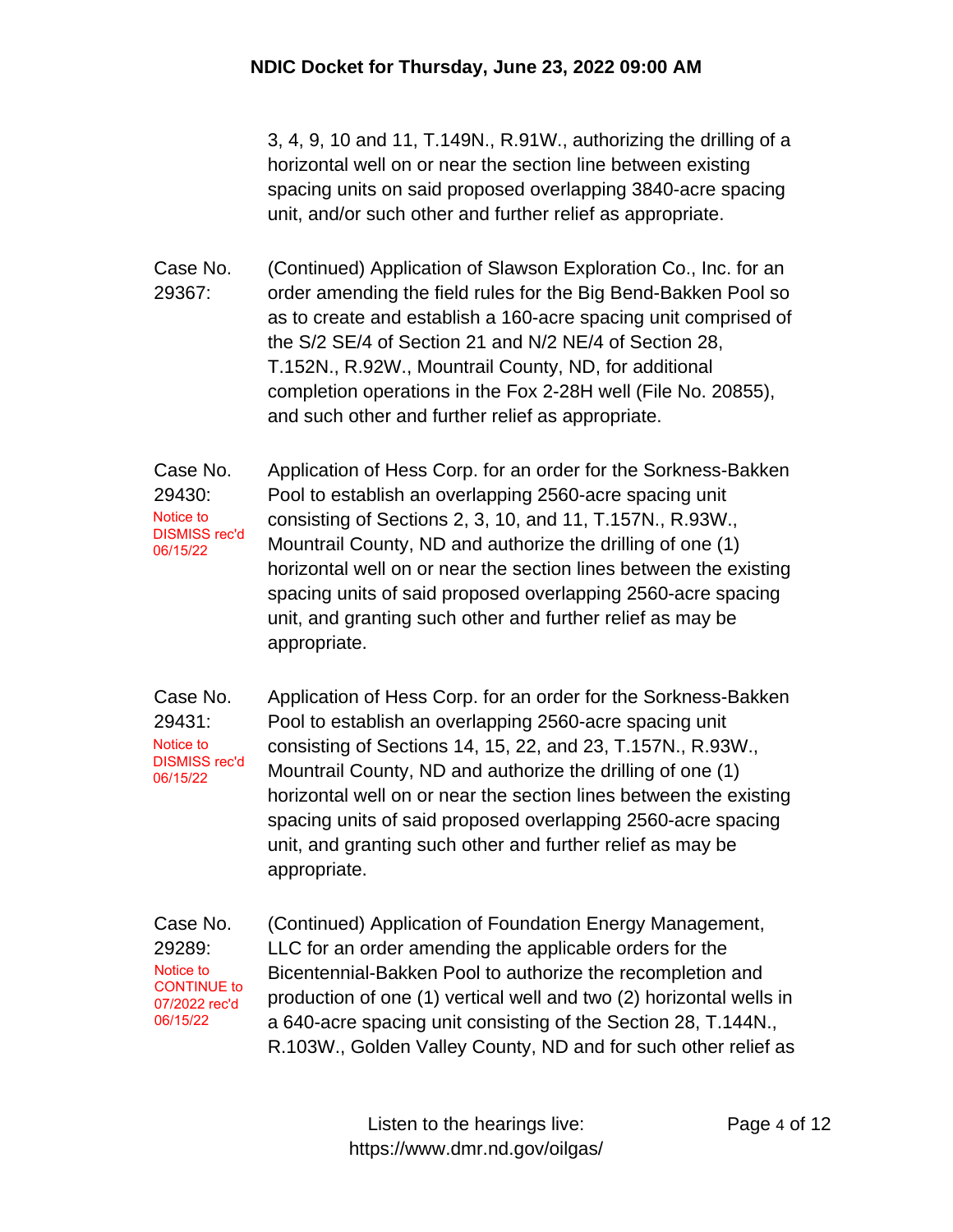may be appropriate.

Case No. 29365: (Continued) Application of Bowline Energy LLC for an order amending the field rules for the Buffalo Wallow and/or Bully-Bakken Pool, McKenzie County, ND, so as to create and establish an overlapping 2560-acre spacing unit comprised of Sections 4, 5, 8 and 9, T.148N., R.100W., authorizing the drilling of a horizontal well on or near the section line between the existing spacing units of said proposed overlapping 2560-acre spacing unit and such other relief. Notice to DISMISS rec'd 06/15/22

Case No. 29432: Application of Continental Resources, Inc. provided for in NDAC § 43-02-03-88.1 for an order allowing the production from the following described wells: Bang 1-33H well (File No. 16797); Bang 2-33T well (File No. 18636); located in Section 33, T.147N., R.96W.; Carus 3-28H well (File No. 37606); Carus 13-28H well (File No. 16648); Carus 14-28H1 well (File No. 37854); Carus 4-28H1 well (File No. 35550); Carus 5-28H well (File No. 35549); Carus 6-28H1 well (File No. 35548); Carus 7-28H well (File No. 35547); Carus 8-28H1 well (File No. 35575); Carus 9-28H well (File No. 35576); Carus 10-28H1 well (File No. 35577); Carus 11-28H well (File No. 35578); and, Carus 12-28HSL1 well (File No. 35587), located in Section 28, T.147N., R.96W., to be produced into the Bang 1-33H/Bang 2-33T/Carus 3-14 Central Tank Battery or production facility, located in Section 28, T.147N., R.96W., Cedar Coulee Field, Dunn County, ND, pursuant to the provisions of NDAC § 43-02-03-48.1 and such further and additional relief.

Case No. 29433: Application of Continental Resources, Inc. for an order pursuant to NDAC § 43-02-03-88.1 pooling all interests for wells drilled on the overlapping spacing unit described as Sections 4, 9 and 16, T.160N., R.96W., Hamlet-Bakken Pool, Divide County, ND, as provided by NDCC § 38-08-08 but not reallocating production for wells producing on other spacing units and such other relief as is appropriate.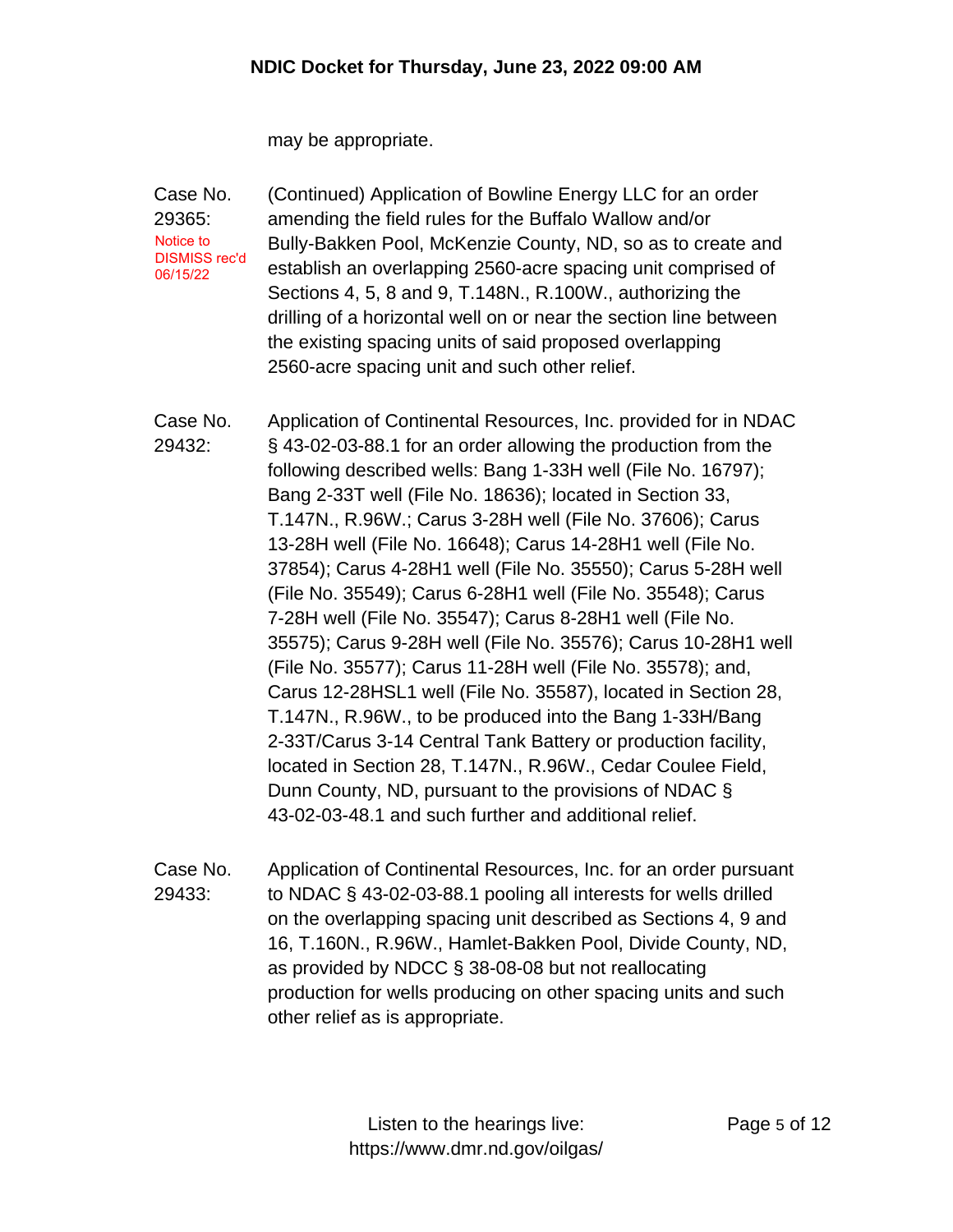- Case No. 29434: Application of Continental Resources, Inc. for an order pursuant to NDAC § 43-02-03-88.1 pooling all interests for wells drilled on the overlapping spacing unit described as Sections 21, 28 and 33, T.160N., R.96W., Hamlet-Bakken Pool, Divide County, ND, as provided by NDCC § 38-08-08 but not reallocating production for wells producing on other spacing units and such other relief as is appropriate.
- Case No. 29382: (Continued) Application of Continental Resources, Inc. for an order pursuant to NDAC § 43-02-03-88.1 pooling all interests for wells drilled on the overlapping spacing unit described as Sections 33 and 34, T.142N., R.99W. and Sections 3, 4, 9 and 10, T.141N., R.99W., St. Demetrius-Bakken Pool, Billings County, ND, as provided by NDCC § 38-08-08 but not reallocating production for wells producing on other spacing units and such other relief as is appropriate. Notice to CONTINUE to 07/2022 rec'd 06/07/22
- Case No. 29383: (Continued) Application of Continental Resources, Inc. for an order pursuant to NDAC § 43-02-03-88.1 pooling all interests for wells drilled on the overlapping spacing unit described as Sections 34 and 35, T.142N., R.99W. and Sections 2, 3, 10 and 11, T.141N., R.99W., St. Demetrius-Bakken Pool, Billings County, ND, as provided by NDCC § 38-08-08 but not reallocating production for wells producing on other spacing units and such other relief as is appropriate. Notice to CONTINUE to 07/2022 rec'd 06/07/22

Case No. 29384: (Continued) Application of Continental Resources, Inc. for an order pursuant to NDAC § 43-02-03-88.1 pooling all interests for wells drilled on the overlapping spacing unit described as Sections 35 and 36, T.142N., R.99W. and Sections 1, 2, 11 and 12, T.141N., R.99W., St. Demetrius-Bakken Pool, Billings County, ND, as provided by NDCC § 38-08-08 but not reallocating production for wells producing on other spacing units and such other relief as is appropriate. Notice to CONTINUE to 07/2022 rec'd 06/07/22

Case No. 29385: Notice to CONTINUE to 07/2022 rec'd 06/07/22

R.99W., St. Demetrius-Bakken Pool, Billings County, ND, as <sub>6 Of</sub> <sub>12</sub> (Continued) Application of Continental Resources, Inc. for an order pursuant to NDAC § 43-02-03-88.1 pooling all interests for wells drilled on the overlapping spacing unit described as Section 32, T.142N., R.99W. and Sections 5 and 8, T.141N., provided by NDCC § 38-08-08 but not reallocating production for wells producing on other spacing units and such other relief as is appropriate.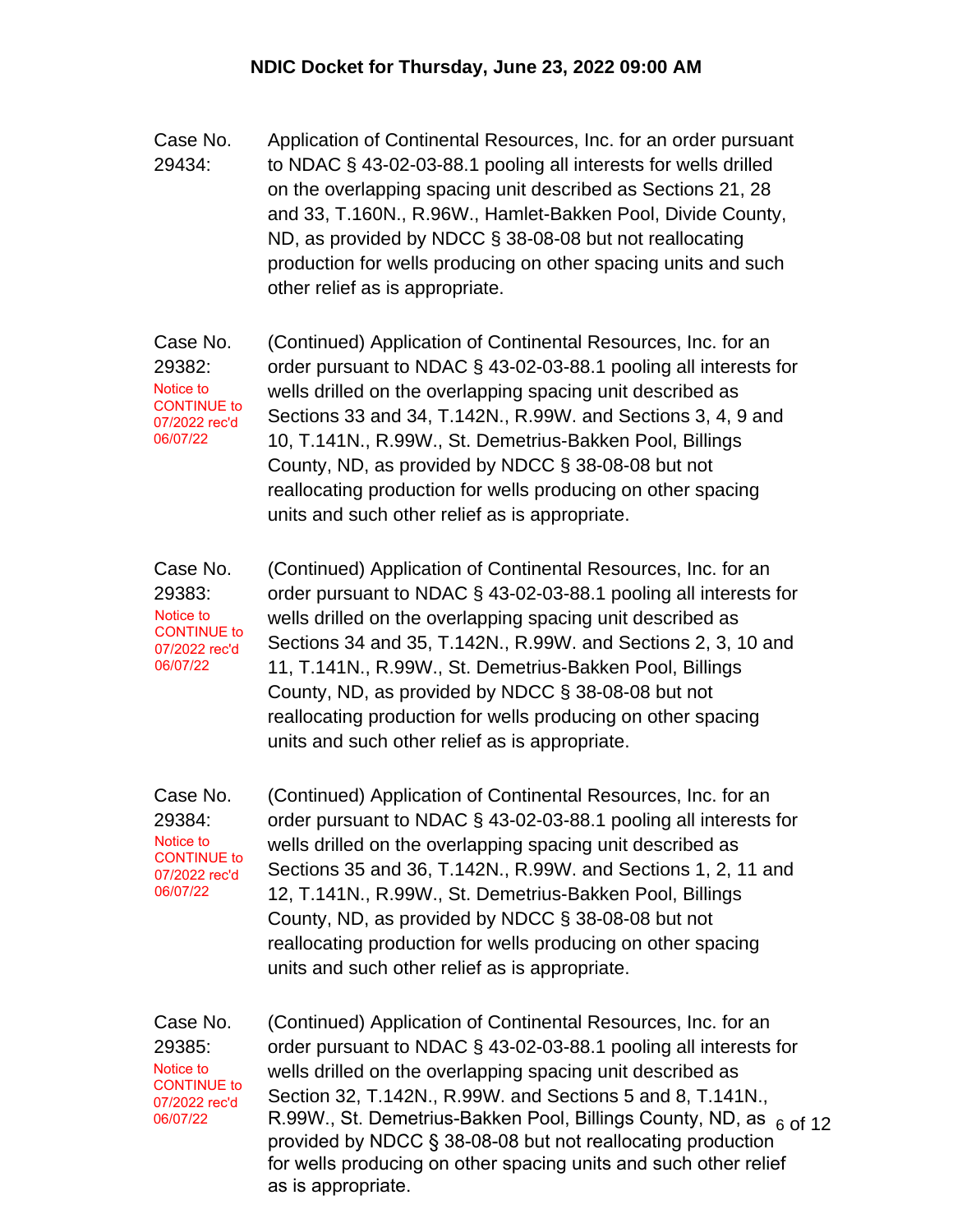Case No. 29386: (Continued) Application of Continental Resources, Inc. for an order pursuant to NDAC § 43-02-03-88.1 pooling all interests for wells drilled on the overlapping spacing unit described as Section 31, T.142N., R.98W., Section 36, T.142N., R.99W., Sections 1 and 12, T.141N., R.99W., and Sections 6 and 7, T.141N., R.98W., St. Demetrius and/or Bullsnake-Bakken Pool, Billings County, ND, as provided by NDCC § 38-08-08 but not reallocating production for wells producing on other spacing units and such other relief as is appropriate. Notice to CONTINUE to 07/2022 rec'd 06/07/22

- Case No. 29435: Application of Slawson Exploration Co. Inc. for an order authorizing the drilling, completing and producing of a total not to exceed four wells on an existing 640-acre spacing unit described as Section 28, T.152N., R.91W., Big Bend-Bakken Pool, Mountrail County, ND, and such other relief as is appropriate.
- Case No. 29380: (Continued) Application of Slawson Exploration Co., Inc. for an order pursuant to NDAC § 43-02-03-88.1 allowing the production from the Big Bend-Bakken Pool to be commingled in the wellbore of the Fox 2-28H well (File No. 20855) located in the SWSE of Section 21, T.152N., R.92W., Big Bend Field, Mountrail County, ND, pursuant to NDAC § 43-02-03-42.1, as an exception to the provisions of NDAC § 43-02-03-42, and such other relief as is appropriate.
- Case No. 29436: Application of EOG Resources, Inc. for an order pursuant to NDAC § 43-02-03-88.1 pooling all interests for wells drilled on the overlapping spacing unit described as Sections 9 and 16, T.149N., R.94W., Squaw Creek-Bakken Pool, McKenzie County, ND, as provided by NDCC § 38-08-08 but not reallocating production for wells producing on other spacing units and such other relief as is appropriate.
- Case No. 29437: Application of EOG Resources, Inc. for an order pursuant to NDAC § 43-02-03-88.1 pooling all interests for wells drilled on the overlapping spacing unit described as Sections 10 and 15,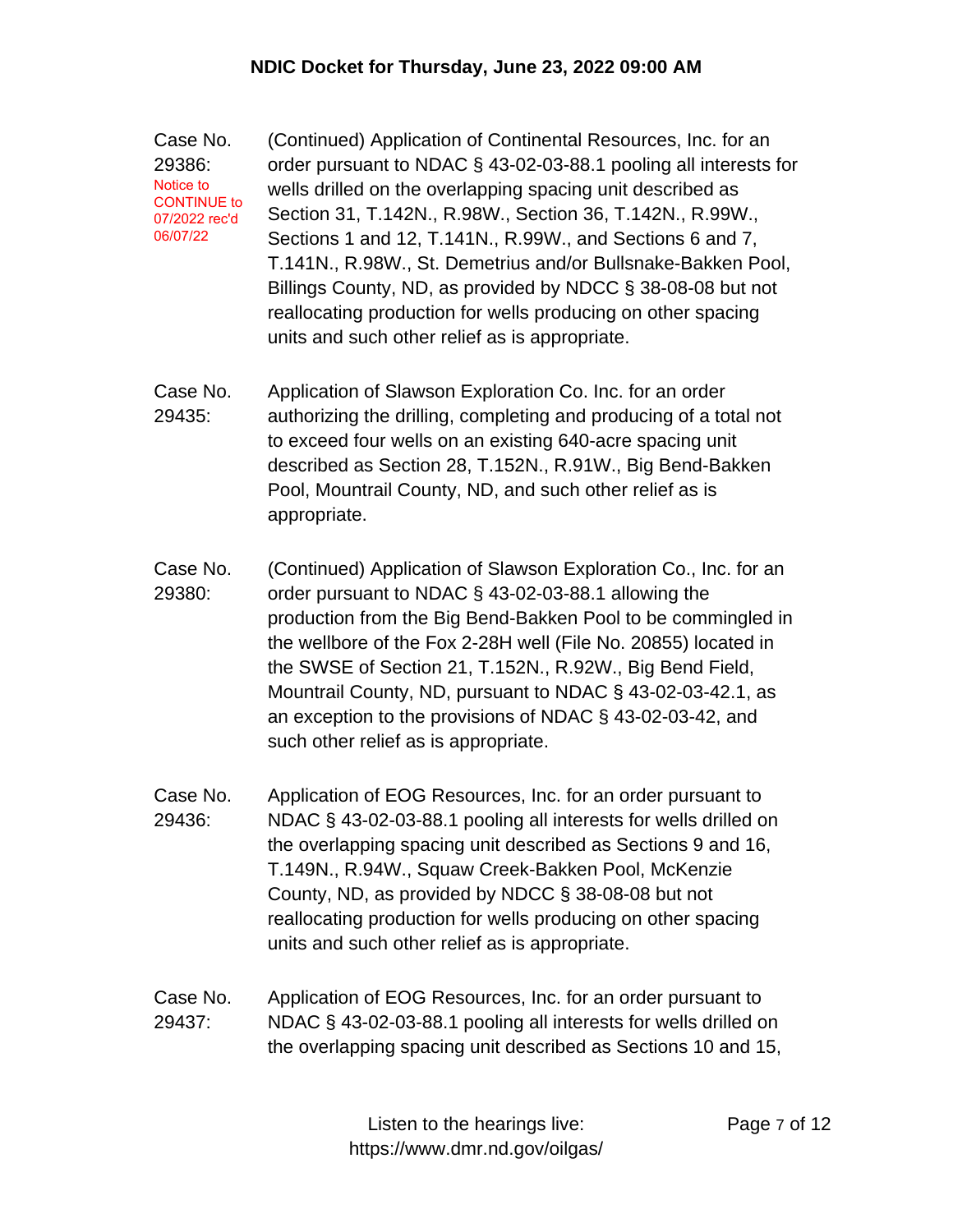T.149N., R.94W., Squaw Creek-Bakken Pool, McKenzie County, ND, as provided by NDCC § 38-08-08 but not reallocating production for wells producing on other spacing units and such other relief as is appropriate.

- Case No. 29438: Application of Grayson Mill Operating, LLC for an order pursuant to NDAC §43-02-03-88.1 pooling all interests for wells drilled on the overlapping spacing unit described as Sections 5, 6, 7 and 8, T.154N., R.101W., Todd-Bakken Pool, Williams County, North Dakota, as provided by NDCC § 38-08-08 but not reallocating production for wells producing on other spacing units and such other relief as is appropriate.
- Case No. 29439: Application of Resonance Exploration (North Dakota) LLC for an order pursuant to NDAC § 43-02-03-88.1 pooling all interests in a spacing unit described as NE, E2NW of Section 1, T.162N., R.79W., and E2, E2W2 of Section 36, T.163N., R.79W., West Roth-Madison Pool, Bottineau County, ND, as provided by NDCC § 38-08-08 and such other relief as is appropriate.
- Case No. 29440: Application of Resonance Exploration (North Dakota) LLC for an order pursuant to NDAC § 43-02-03-88.1 pooling all interests in a spacing unit described as S2SW of Section 1 and S2NE, NW, S2 of Section 12, T.162N., R.80W., South Westhope-Spearfish/Charles Pool, Bottineau County, ND, as provided by NDCC § 38-08-08 and such other relief as is appropriate.
- Case No. 29441: Application of Resonance Exploration (North Dakota) LLC for an order pursuant to NDAC § 43-02-03-88.1 pooling all interests in a spacing unit described as Section 26, T.162N., R.80W., South Westhope-Spearfish/Charles Pool, Bottineau County, ND, as provided by NDCC § 38-08-08 and such other relief as is appropriate.
- Case No. Application of Crescent Point Energy U.S. Corp. provided for in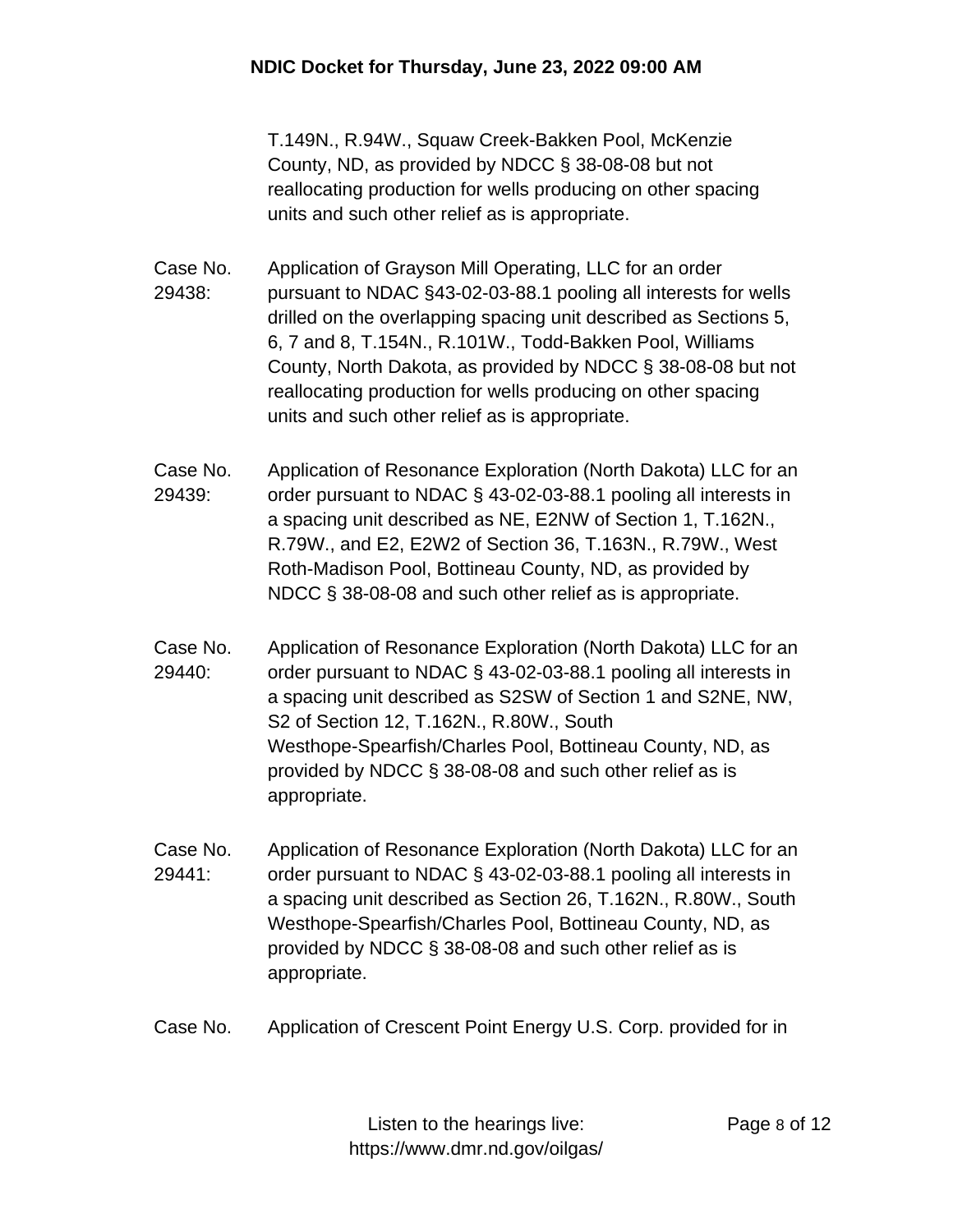- 29442: NDAC § 43-02-03-88.1 for an order allowing the production from the following described wells: CPEUSC Fantuz 6-13-24-158N-100W-MBH-LL well (File No. 38805); CPEUSC Defrance 6-12-1-158N-100W-MBH-LL well (File No. 38806); CPEUSC Fantuz 5-13-24-158N-100W-MBH well (File No. 38807); CPEUSC Fantuz 4-13-24-158N-100W-MBH well (File No. 38808); CPEUSC Fantuz 3-13-24-158N-100W-MBH well (File No. 38810); CPEUSC Defrance 4-12-1-158N-100W-MBH well (File No. 38809); CPEUSC Dafrance 3-12-1-158N-100W-MBH well (File No. 38811); CPEUSC Defrance 5-12-1-158N-100W-MBH well (File No. 38820), located in Section 12,. T. 158N., R.100W., CPEUSC Fantuz 2-13-24-158N-100W-MBH well (File No. 38850); CPEUSC Defrance 2H-12-1-158N-100W-MBH well (File No. 26788); CPEUSC Lowe 5-18-19-158N-99W-MBH-LL well (File No. 38851); and, CPEUSC Lowe 4-18-19-158N-99W-MBH well (File No. 38852), located in Section 13, T.158N., R.100W., to be produced into the CPEUSC Defrance/Fantuz Central Battery or production facility, located in Section 12, T.158N., R.100W., Winner and Ellisville Fields, Williams County, ND, pursuant to the provisions of NDAC § 43-02-03-48.1 and such other relief.
- Case No. 29443: Application of Hunt Oil Co. for an order pursuant to NDAC § 43-02-03-88.1 authorizing saltwater disposal into the Dakota Group in the Alexandria 161-100-24 SWD 1 well, SWSE Section 24, T.161N., R.100W., Alexandria Field, Divide County, ND, pursuant to NDAC Chapter 43-02-05 and such other relief as is appropriate.
- Case No. 29388: (Continued) Application of Bowline Energy LLC for an order pursuant to NDAC § 43-02-03-88.1 pooling all interests for wells drilled on the overlapping spacing unit described as Sections 4, 5, 8 and 9, T.148N., R.100W., Buffalo Wallow and/or Bully-Bakken Pool, McKenzie County, ND, as provided by NDCC § 38-08-08 but not reallocating production for wells producing on other spacing units and such other relief as is appropriate. Notice to DISMISS rec'd 06/15/22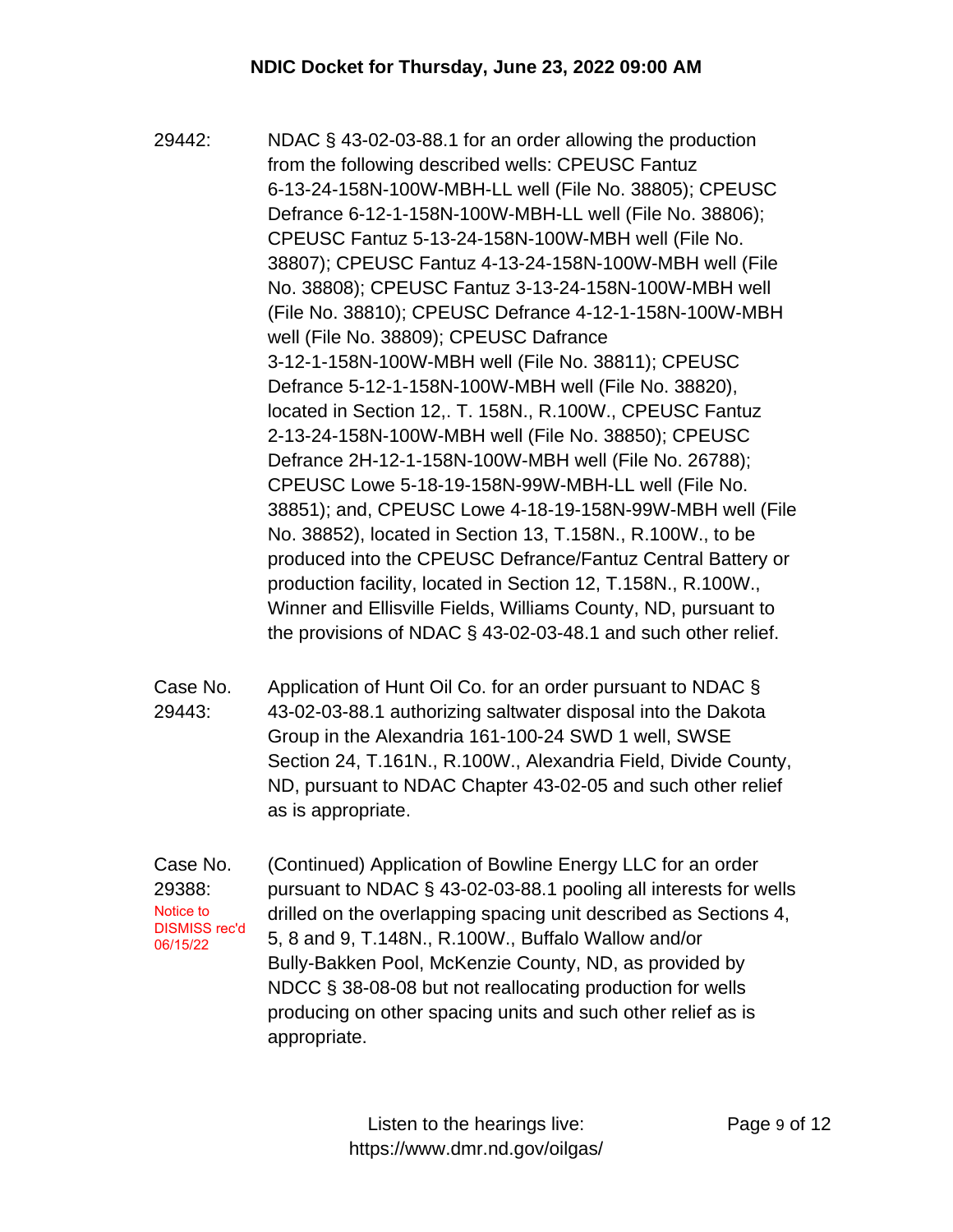Case No. 29389: (Continued) Application of KODA Resources Operating, LLC for an order pursuant to NDAC § 43-02-03-88.1 pooling all interests for wells drilled on the overlapping spacing unit described as Sections 30 and 31, T.160N., R.102W., Fertile Valley-Bakken Pool, Divide County, ND as provided by NDCC § 38-08-08 but not reallocating production for wells producing on other spacing units and such other relief as is appropriate. Heard on 5/26/22 - Docketed for 6/23/22 in error

Case No. 29329: (Continued) Application of WPX Energy Williston, LLC for an order authorizing the drilling, completing and producing of a total not to exceed seven wells on an existing 640-acre spacing unit described as Section 9, T.149N., R.91W. Heart Butte-Bakken Pool, Dunn County, ND, and such other relief as is appropriate. Notice to CONTINUE to 07/2022 rec'd 06/21/22

Case No. 29330: (Continued) Application of WPX Energy Williston, LLC for an order for the Heart Butte-Bakken Pool, Dunn County, ND, authorizing the drilling, completing and producing of a total not to exceed two horizontal wells on or near the section line of an existing overlapping 2560-acre spacing unit described as Sections 1 and 12, T.148N., R.93W. and Sections 6 and 7, T.148N., R.92W., and such other relief as is appropriate. Notice to CONTINUE to 07/2022 rec'd 06/21/22

Case No. 29320: (Continued) Application of WPX Energy Williston, LLC for an order pursuant to NDAC § 43-02-03-88.1 pooling all interests for wells drilled on the overlapping spacing unit described as Sections 9, 10, 15, 16, 21 and 22, T.149N., R.92W., Heart Butte-Bakken Pool, Dunn County, ND, as provided by NDCC § 38-08-08 but not reallocating production for wells producing on other spacing units and such other relief as is appropriate. Notice to CONTINUE to 07/2022 rec'd 06/21/22

Case No. 29401: (Continued) Application of WPX Energy Williston, LLC for an order pursuant to NDAC § 43-02-03-88.1 pooling all interests for wells drilled on the overlapping spacing unit described as Sections 9 and 16, T.149N., R.91W., Heart Butte-Bakken Pool, Dunn County, North Dakota as provided by NDCC § 38-08-08 but not reallocating production for wells producing on other Notice to CONTINUE to 07/2022 rec'd 06/21/22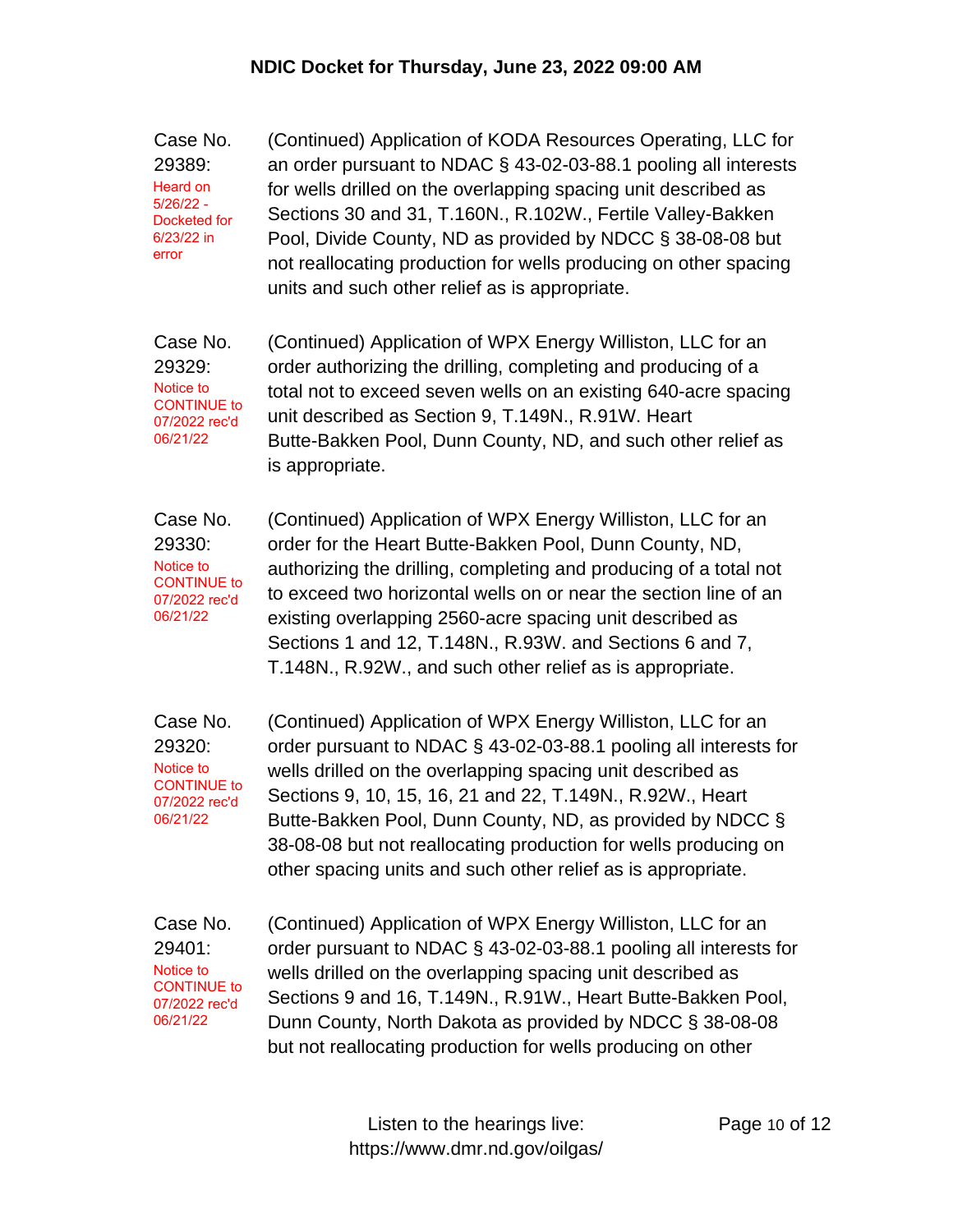spacing units and such other relief as is appropriate.

Case No. 29402: (Continued) Application of WPX Energy Williston, LLC for an order pursuant to NDAC § 43-02-03-88.1 pooling all interests for wells drilled on the overlapping spacing unit described as Sections 2, 3, 4, 9, 10 and 11, T.149N., R.91W., Heart Butte and/or Deep Water Creek Bay-Bakken Pool, Dunn and McLean Counties, North Dakota as provided by NDCC § 38-08-08 but not reallocating production for wells producing on other spacing units and such other relief as is appropriate. Notice to CONTINUE to 07/2022 rec'd 06/21/22

Case No. 29400: (Continued) Application of Grayson Mill Operating, LLC for an order pursuant to NDAC §43-02-03-88.1 pooling all interests for wells drilled on the overlapping spacing unit described as Section 36, T.155N., R.100W. and Sections 1 and 12, T.154N., R.100W., Stony Creek and/or Avoca-Bakken Pool, Williams County, North Dakota, as provided by NDCC § 38-08-08 but not reallocating production for wells producing on other spacing units and such other relief as is appropriate.

- Case No. 29444: Application of Hess Corp. for an order amending the field rules for the Sorkness-Bakken Pool to authorize the drilling, completing, and producing of up to six (6) horizontal wells in the 1280-acre spacing unit consisting of Sections 3 and 10, T.157N., R.93W., Mountrail County, ND, and granting such other and further relief as may be appropriate.
- Case No. 29445: Application of Hess Corp. for an order amending the field rules for the Sorkness-Bakken Pool to authorize the drilling, completing, and producing of up to seven (7) horizontal wells in the 1280-acre spacing unit consisting of Sections 15 and 22, T.157N., R.93W., Mountrail County, ND, and granting such other and further relief as may be appropriate.

## Case No. 29446: Application of Hess Corp. for an order pursuant to NDAC § 43-02-03-88.1 pooling all interests for the Sorkness-Bakken